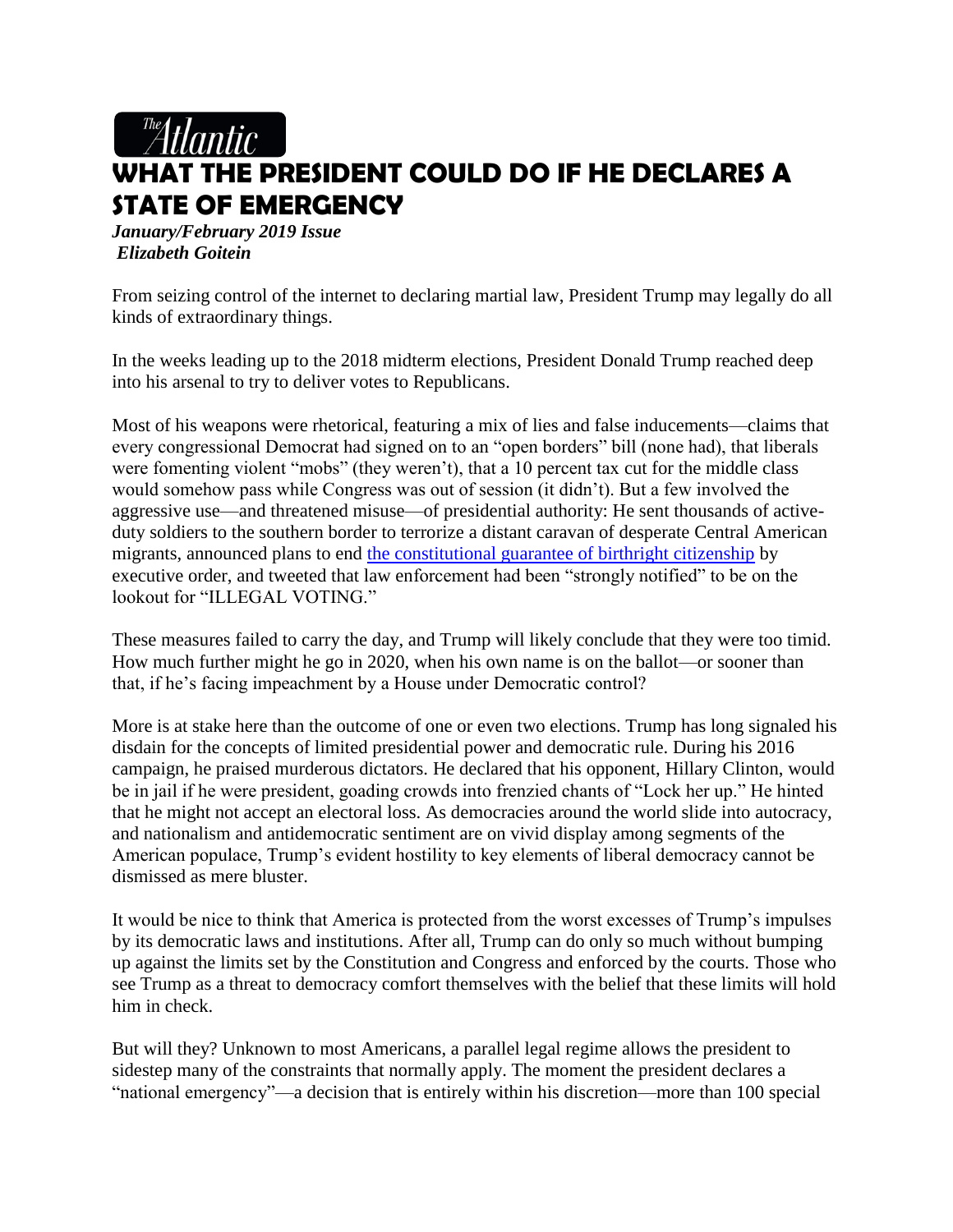provisions become available to him. While many of these tee up reasonable responses to genuine emergencies, some appear dangerously suited to a leader bent on amassing or retaining power. For instance, the president can, with the flick of his pen, activate laws allowing him to shut down many kinds of electronic communications inside the United States or freeze Americans' bank accounts. Other powers are available even without a declaration of emergency, including laws that allow the president to deploy troops inside the country to subdue domestic unrest.

This edifice of extraordinary powers has historically rested on the assumption that the president will act in the country's best interest when using them. With a handful of noteworthy exceptions, this assumption has held up. But what if a president, backed into a corner and facing electoral defeat or impeachment, were to declare an emergency for the sake of holding on to power? In that scenario, our laws and institutions might not save us from a presidential power grab. They might be what takes us down.

## **1. "A LOADED WEAPON"**

The premise underlying emergency powers is simple: The government's ordinary powers might be insufficient in a crisis, and amending the law to provide greater ones might be too slow and cumbersome. Emergency powers are meant to give the government a temporary boost until the emergency passes or there is time to change the law through normal legislative processes.

Unlike the modern constitutions of many other countries, which specify when and how a state of emergency may be declared and which rights may be suspended, the U.S. Constitution itself includes no comprehensive separate regime for emergencies. Those few powers it does contain for dealing with certain urgent threats, it assigns to Congress, not the president. For instance, it lets Congress suspend the writ of habeas corpus—that is, allow government officials to imprison people without judicial review—"when in Cases of Rebellion or Invasion the public Safety may require it" and "provide for calling forth the Militia to execute the Laws of the Union, suppress Insurrections and repel Invasions."

Nonetheless, some legal scholars believe that the Constitution gives the president inherent emergency powers by making him commander in chief of the armed forces, or by vesting in him a broad, undefined "executive Power." At key points in American history, presidents have cited inherent constitutional powers when taking drastic actions that were not authorized—or, in some cases, were explicitly prohibited—by Congress. Notorious examples include Franklin D. Roosevelt's internment of U.S. citizens and residents of Japanese descent during World War II and George W. Bush's programs of warrantless wiretapping and torture after the 9/11 terrorist attacks. Abraham Lincoln conceded that his unilateral suspension of habeas corpus during the Civil War was constitutionally questionable, but defended it as necessary to preserve the Union.

The Supreme Court has often upheld such actions or found ways to avoid reviewing them, at least while the crisis was in progress. Rulings such as *Youngstown Sheet & Tube Company v. Sawyer*, in which the Court invalidated President Harry Truman's bid to take over steel mills during the Korean War, have been the exception. And while those exceptions have outlined important limiting principles, the outer boundary of the president's constitutional authority during emergencies remains poorly defined.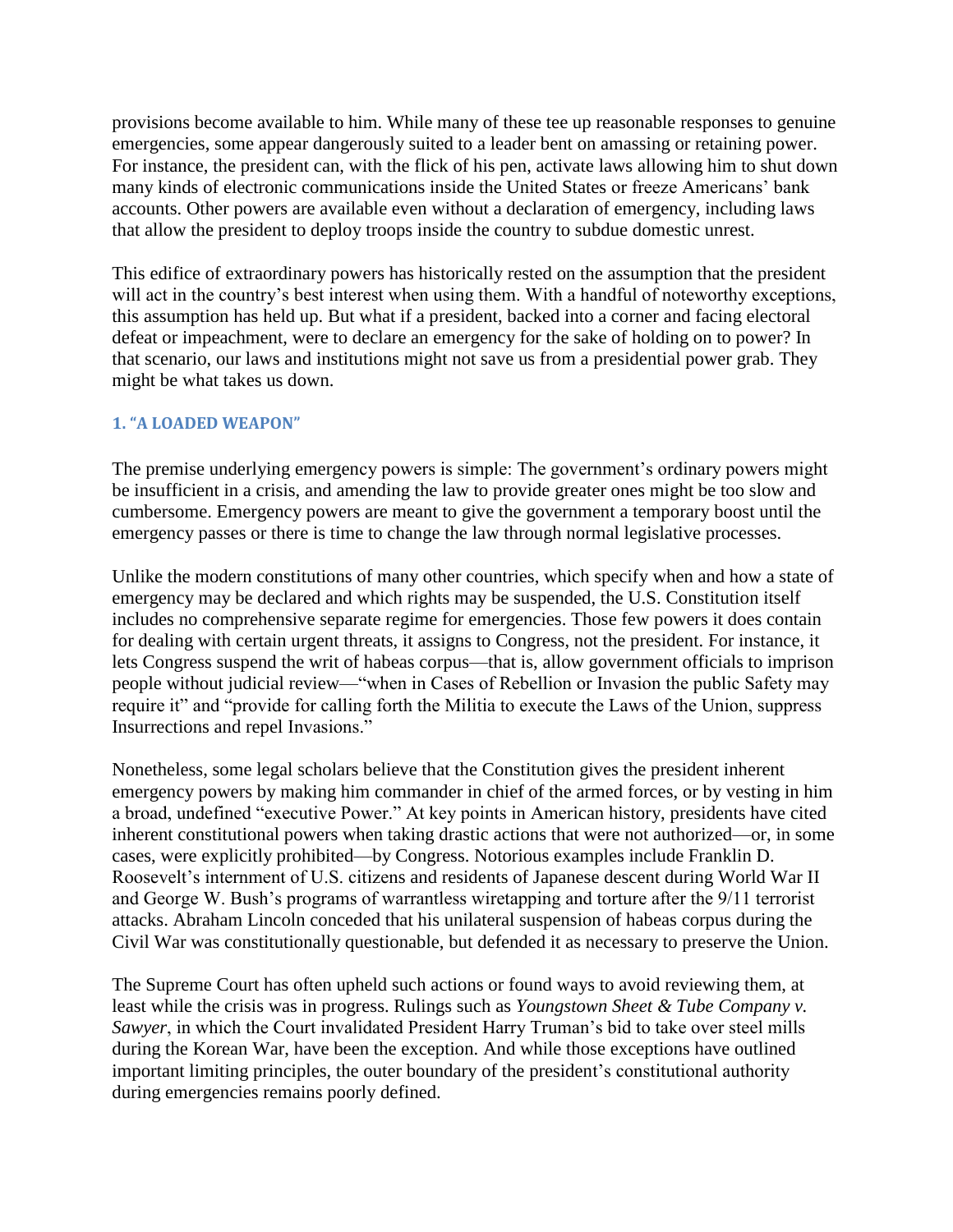Presidents can also rely on a cornucopia of powers provided by Congress, which has historically been the principal source of emergency authority for the executive branch. Throughout the late 18th and 19th centuries, Congress passed laws to give the president additional leeway during military, economic, and labor crises. A more formalized approach evolved in the early 20th century, when Congress legislated powers that would lie dormant until the president activated them by declaring a national emergency. These statutory authorities began to pile up—and because presidents had little incentive to terminate states of emergency once declared, these piled up too. By the 1970s, hundreds of statutory emergency powers, and four clearly obsolete states of emergency, were in effect. For instance, the national emergency that Truman declared in 1950, during the Korean War, remained in place and was being used to help prosecute the war in Vietnam.

Aiming to rein in this proliferation, Congress passed the National Emergencies Act in 1976. Under this law, the president still has complete discretion to issue an emergency declaration but he must specify in the declaration which powers he intends to use, issue public updates if he decides to invoke additional powers, and report to Congress on the government's emergencyrelated expenditures every six months. The state of emergency expires after a year unless the president renews it, and the Senate and the House must meet every six months while the emergency is in effect "to consider a vote" on termination.

By any objective measure, the law has failed. Thirty states of emergency are in effect today several times more than when the act was passed. Most have been renewed for years on end. And during the 40 years the law has been in place, Congress has not met even once, let alone every six months, to vote on whether to end them.

As a result, the president has access to emergency powers contained in 123 statutory provisions, [as recently calculated](https://www.brennancenter.org/analysis/emergency-powers) by the Brennan Center for Justice at NYU School of Law, where I work. These laws address a broad range of matters, from military composition to agricultural exports to public contracts. For the most part, the president is free to use any of them; the National Emergencies Act doesn't require that the powers invoked relate to the nature of the emergency. Even if the crisis at hand is, say, a nationwide crop blight, the president may activate the law that allows the secretary of transportation to requisition any privately owned vessel at sea. Many other laws permit the executive branch to take extraordinary action under specified conditions, such as war and domestic upheaval, regardless of whether a national emergency has been declared.

Pablo Martinez Monsivais / AP

This legal regime for emergencies—ambiguous constitutional limits combined with a rich well of statutory emergency powers—would seem to provide the ingredients for a dangerous encroachment on American civil liberties. Yet so far, even though presidents have often advanced dubious claims of constitutional authority, egregious abuses on the scale of the Japanese American internment or the post-9/11 torture program have been rare, and most of the statutory powers available during a national emergency have never been used.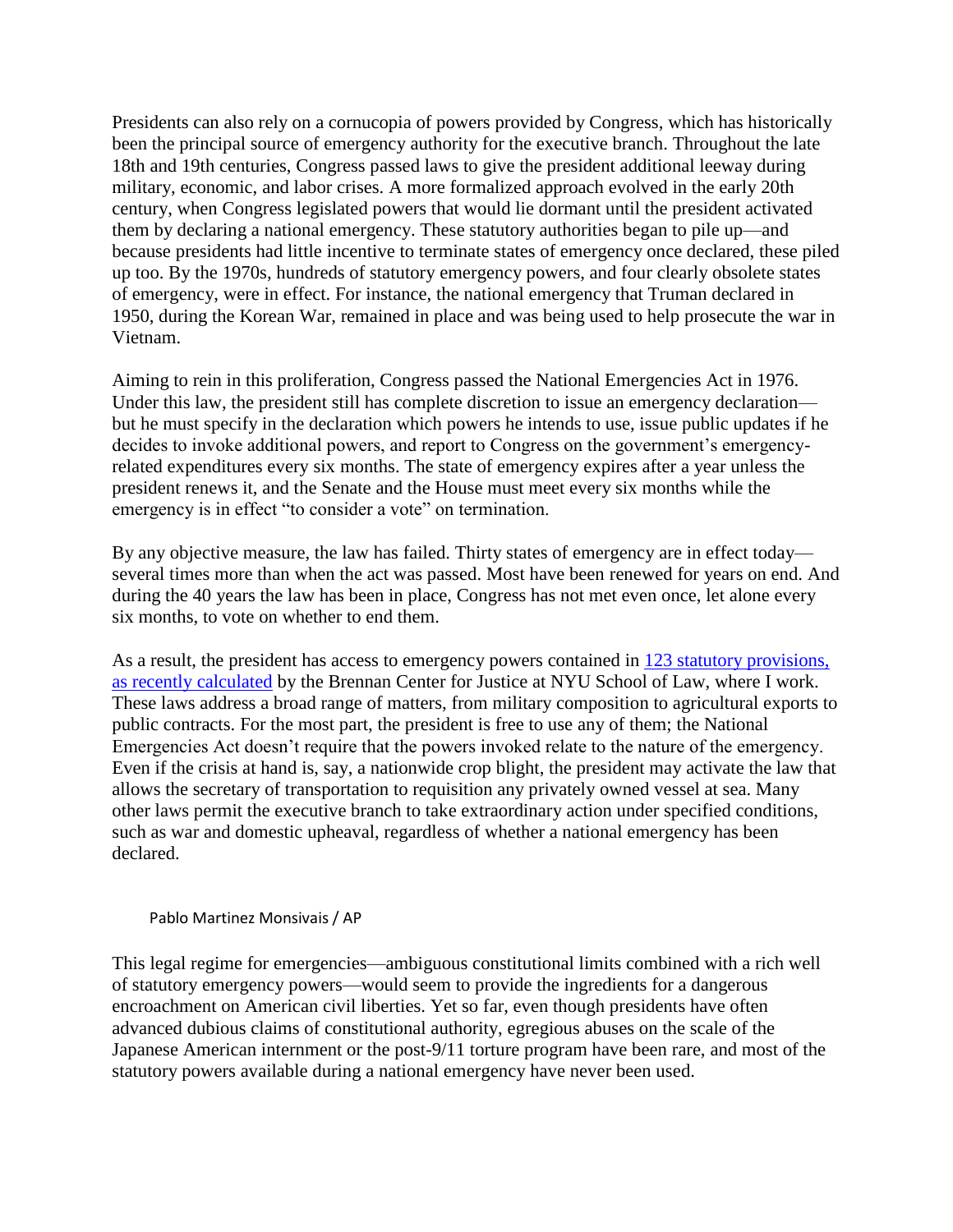But what's to guarantee that this president, or a future one, will show the reticence of his predecessors? To borrow from Justice Robert Jackson's dissent in *Korematsu v. United States*, the 1944 Supreme Court decision that upheld the internment of Japanese Americans, each emergency power "lies about like a loaded weapon, ready for the hand of any authority that can bring forward a plausible claim of an urgent need."

## **2. AN INTERNET KILL SWITCH?**

Like all emergency powers, the laws governing the conduct of war allow the president to engage in conduct that would be illegal during ordinary times. This conduct includes familiar incidents of war, such as the killing or indefinite detention of enemy soldiers. But the president can also take a host of other actions, both abroad and inside the United States.

These laws vary dramatically in content and scope. Several of them authorize the president to make decisions about the size and composition of the armed forces that are usually left to Congress. Although such measures can offer needed flexibility at crucial moments, they are subject to misuse. For instance, George W. Bush leveraged the state of emergency after 9/11 to call hundreds of thousands of reservists and members of the National Guard into active duty in Iraq, for a war that had nothing to do with the 9/11 attacks. Other powers are chilling under any circumstances: Take a moment to consider that during a declared war or national emergency, the president can unilaterally suspend the law that bars government testing of biological and chemical agents on unwitting human subjects.

One power poses a singular threat to democracy in the digital era. In 1942, Congress amended Section 706 of the Communications Act of 1934 to allow the president to shut down or take control of "any facility or station for wire communication" upon his proclamation "that there exists a state or threat of war involving the United States," resurrecting a similar power Congress had briefly provided Woodrow Wilson during World War I. At the time, "wire communication" meant telephone calls or telegrams. Given the relatively modest role that electronic communications played in most Americans' lives, the government's assertion of this power during World War II (no president has used it since) likely created inconvenience but not havoc.

We live in a different universe today. Although interpreting a 1942 law to cover the internet might seem far-fetched, some government officials recently endorsed this reading during debates about cybersecurity legislation. Under this interpretation, Section 706 could effectively function as a "kill switch" in the U.S.—one that would be available to the president the moment he proclaimed a mere threat of war. It could also give the president power to assume control over U.S. internet traffic.

The potential impact of such a move can hardly be overstated. In August, in an early-morning tweet, Trump lamented that search engines were "RIGGED" to serve up negative articles about him. Later that day the administration said it was looking into regulating the big internet companies. "I think that Google and Twitter and Facebook, they're really treading on very, very troubled territory. And they have to be careful," Trump warned. If the government were to take control of U.S. internet infrastructure, Trump could accomplish directly what he threatened to do by regulation: ensure that internet searches always return pro-Trump content as the top results.